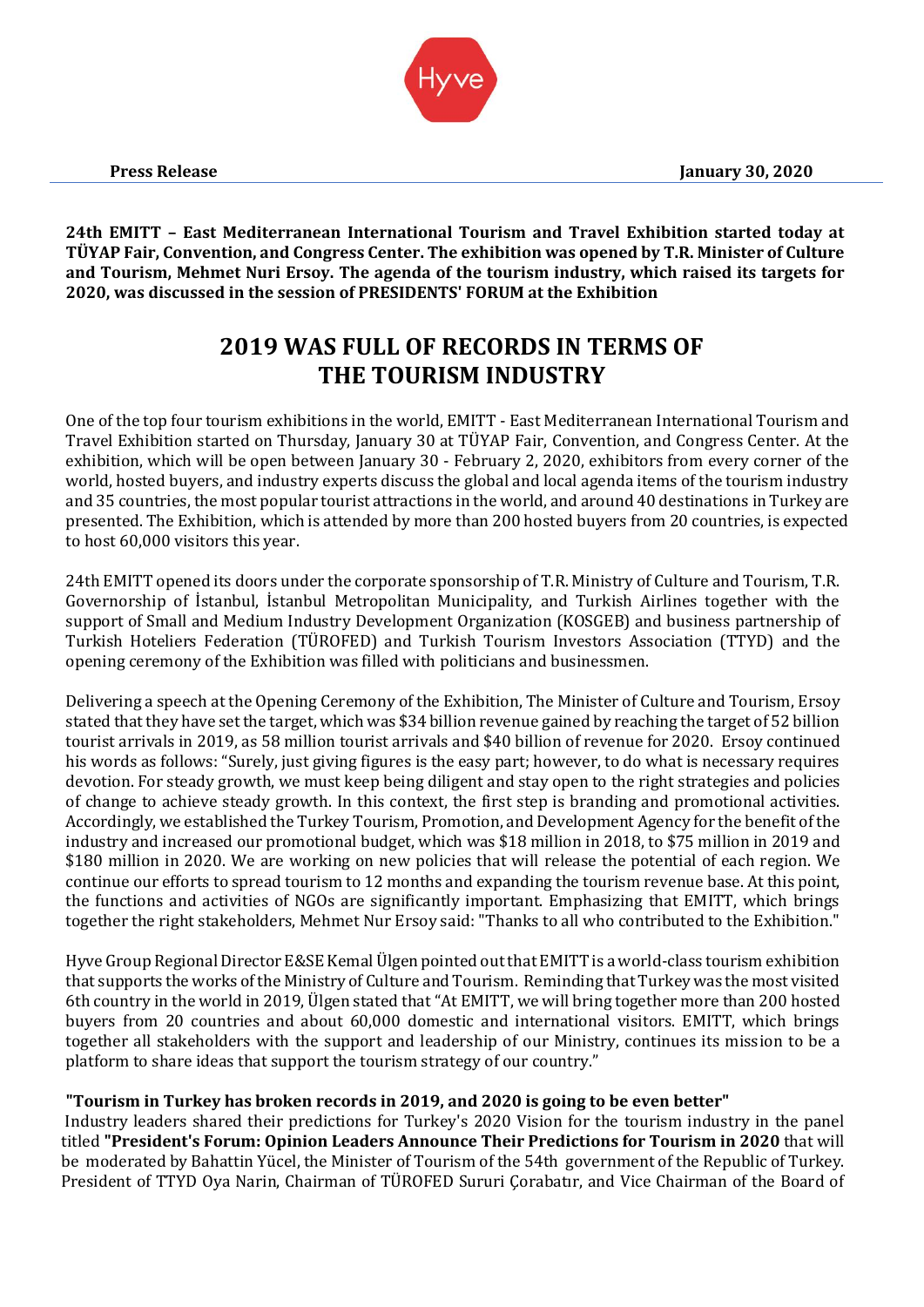

TÜRSAB Ali Bilir evaluated 2019 in terms of the tourism industry and shared their predictions for 2020. At the panel, Oya Narin stated the following: "When we look at the investments, Turkey's fast recovery from the crisis it experienced and return to the growth trend is a very positive improvement. Our ability to reverse crises into opportunities and achieve growth quite rapidly surprises all our stakeholders abroad and attracts the attention of international investors. Our expectation for 2020 is to reach the numbers we achieved in 2014 again. For us, 2020 will be a year in which a completely upward trend begins. The interval between the years 2020 and 2033 will be a period in which Turkey will potentially become a major player in the world tourism industry not only in terms of bringing tourists to the country in the commercial sense; but also with respect to its integration into the world tourism and it will increasingly become a center of global attention."

Another participant of the panel, Ali Bilir, stated that despite the unfortunate developments in 2015, the Russians ranks the first in terms of the expectations regarding the tourist arrivals for 2019 and 2020. Stating that German tourists ranked second, Bilir stated that 2.4 million tourists from Bulgaria are hosted and the number of tourists coming from Arab countries is gradually increasing. Saying that since 2005, the number of tourist arrivals has increased and 2020 started well in terms of the tourism industry, Bilir added that in 2019, people came to realize that the tourism industry is an indispensable and significant strategical area. He further said that the net tourism income met the foreign trade deficit in 2019 and that this success was due to good quality service & facility and working day and night. Bilir continued his words as follows: "Law gaps in the tourism industry should be filled as soon as possible. I believe that as long as we do not spread tourism to 12 months, remove the concept of the all-inclusive system from our agenda and leave the approach based on the sun, sand, and sea behind, we will have a really hard time increasing the revenue per tourist. Investments that will attract a lot of tourists in 7 regions across all 12 months are important.

Chairman of the Board of TÜROFED, Sururi Çorabatır stated that Turkish tourism professionals have selfconfidence as they trust their investments, facilities, and prices; and, thanks to the development of interstate relations, the number of visitors coming from Russia has increased and together with the number of tourists coming from Germany, 2019 was a year full of records. Çorabatır further said: "I think that 2019 has seen a growth of 17-18 percent. The pleasing part is that as well as Antalya, which is our fastest-growing tourist destination before, Cappadocia and Pamukkale have seen improvement. The Aegean region has also made a great progress. Tour tourism has seen around 15-17 percent growth in all regions and gave us hope. For that reason, we ended 2019 with success. We should increase the revenue per tourist by further diversifying the tourism types.

## **Istanbulites will be Treated to Different Experiences with VR technology**

Visitors will be able to see the "Mona Lisa: Beyond The Glass" presented by the Louvre Museum for the first time in Turkey starting from the second day of the exhibition. VR will allow people to examine the fine details of the painting, which was painted on a wooden panel, with a closer look and to observe the texture of the wooden panel and the cracks on it through the layers of paint. Exhibitors will be able to experience the use of "virtual reality" through VR content tailored for each day's theme. They will have the opportunity to take a tour in Göbeklitepe which changed the world history, at the crowded streets of Tokyo or Colosseum which depicts Rome and the story of the city with virtual reality glasses at EMITT. Exhibitors will have the chance to discover what is going on in the summit with realistic and impressive visuals thanks to Everest VR.

For any further details regarding the EMITT 2020, which is preparing to host record-high number of international visitors and tourism professionals in its 24th edition as every year, please visit www.emittistanbul.com.

#### About Hyve Group

Hyve Group is an international exhibition company that organizes more than 120 events in the world with 17 global offices in 14 countries with more than 1,000 experienced personnel. Hyve Group is a next-generation global events business whose purpose is to create unmissable events, where customers from all corners of the globe share extraordinary moments and shape industry innovation. Hyve Group plc was announced as the new brand name of ITE Group plc in September 2019, following its significant transformation under the Transformation and Growth (TAG) program. Our vision is to create the